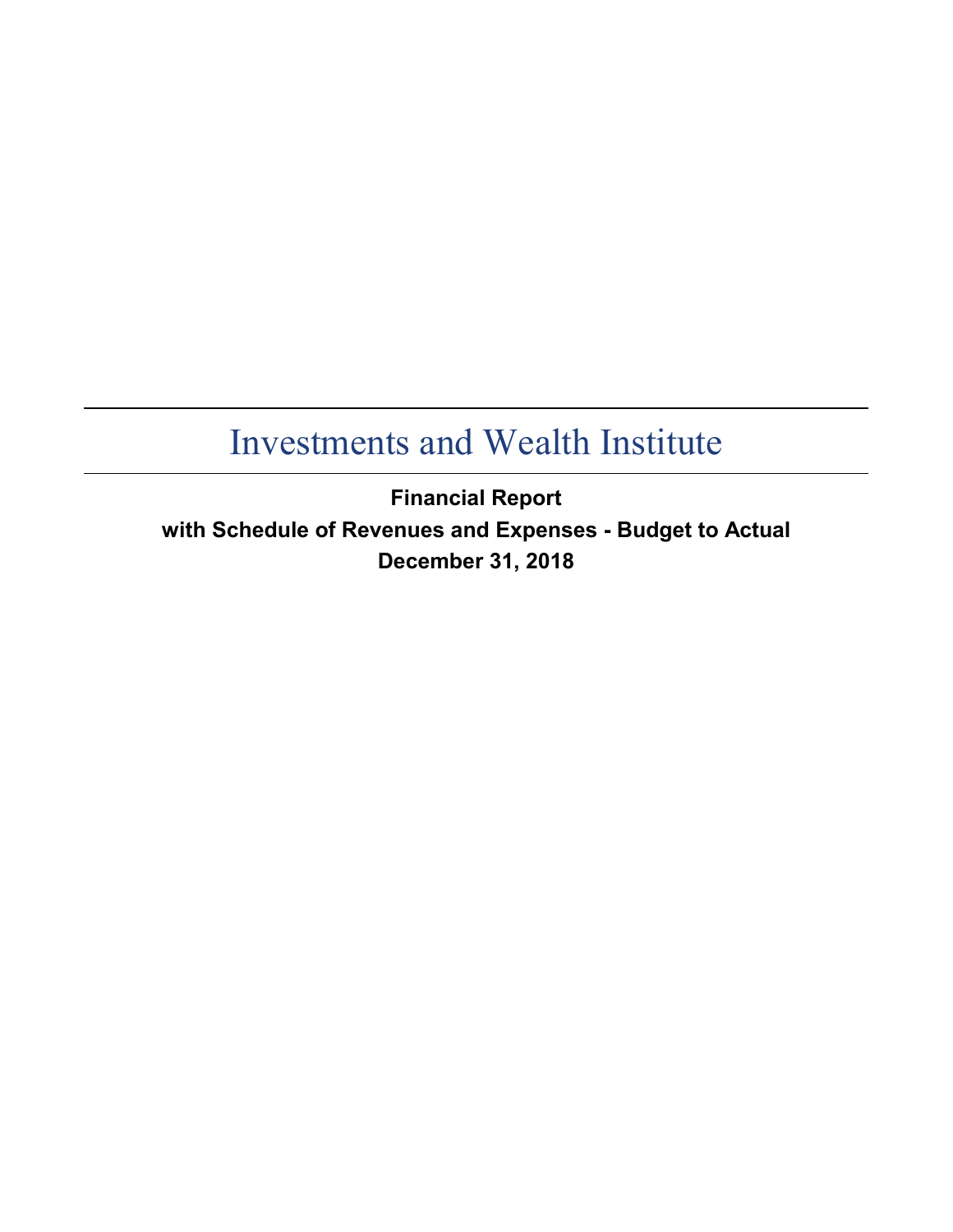## **Contents**

| <b>Independent Auditor's Report</b>                                                  |          |  |  |  |  |
|--------------------------------------------------------------------------------------|----------|--|--|--|--|
| <b>Financial Statements</b>                                                          |          |  |  |  |  |
| <b>Statements of Financial Position</b>                                              | 2        |  |  |  |  |
| Statement of Activities and Changes in Net Assets                                    | 3        |  |  |  |  |
| <b>Statement of Functional Expenses</b>                                              | 4        |  |  |  |  |
| <b>Statement of Cash Flows</b>                                                       | 5        |  |  |  |  |
| Notes to Financial Statements                                                        | $6 - 14$ |  |  |  |  |
| Independent Auditor's Report on Schedule of Revenues and Expenses - Budget to Actual | 15       |  |  |  |  |
| Schedules of Revenues and Expenses - Budget to Actual                                | 16-17    |  |  |  |  |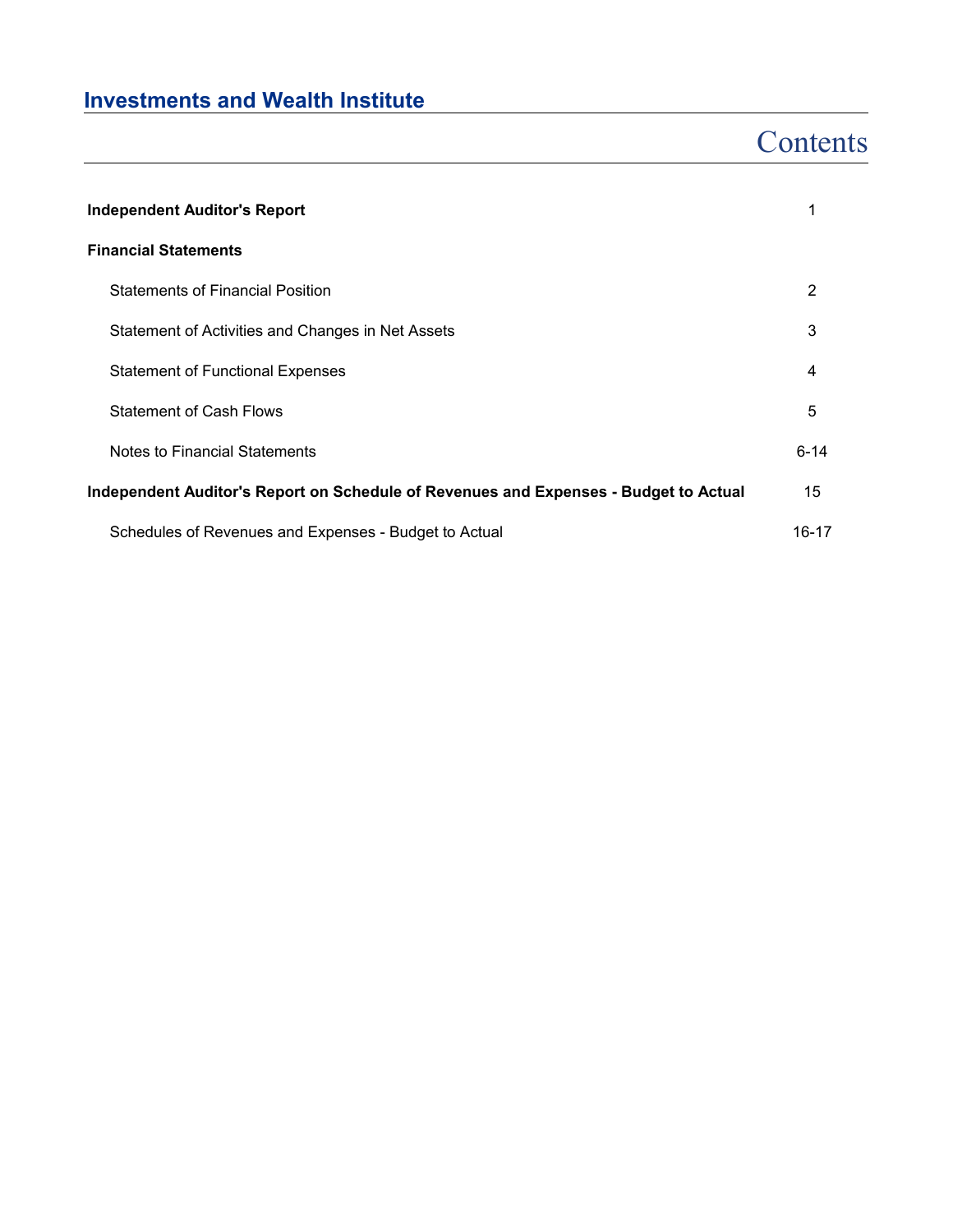#### **Independent Auditor's Report**

To the Board of Directors Investments and Wealth Institute

We have audited the accompanying financial statements of Investments and Wealth Institute (the "Institute"), which comprise the statement of financial position as of December 31, 2018 and the related statements of activities and changes in net assets, functional expenses and cash flow for the year then ended, and the related notes to the financial statements.

### *Management's Responsibility for the Financial Statements*

Management is responsible for the preparation and fair presentation of these financial statements in accordance with accounting principles generally accepted in the United States of America; this includes the design, implementation, and maintenance of internal control relevant to the preparation and fair presentation of financial statements that are free from material misstatement, whether due to fraud or error.

#### *Auditor's Responsibility*

Our responsibility is to express an opinion on these financial statements based on our audit. We conducted our audit in accordance with auditing standards generally accepted in the United States of America. Those standards require that we plan and perform the audit to obtain reasonable assurance about whether the financial statements are free from material misstatement.

An audit involves performing procedures to obtain audit evidence about the amounts and disclosures in the financial statements. The procedures selected depend on the auditor's judgment, including the assessment of the risks of material misstatement of the financial statements, whether due to fraud or error. In making those risk assessments, the auditor considers internal control relevant to the entity's preparation and fair presentation of the financial statements in order to design audit procedures that are appropriate in the circumstances, but not for the purpose of expressing an opinion on the effectiveness of the entity's internal control. Accordingly, we express no such opinion. An audit also includes evaluating the appropriateness of accounting policies used and the reasonableness of significant accounting estimates made by management, as well as evaluating the overall presentation of the financial statements.

We believe that the audit evidence we have obtained is sufficient and appropriate to provide a basis for our audit opinion.

### *Opinion*

In our opinion, the financial statements referred to above present fairly, in all material respects, the financial position of Investments and Wealth Institute as of December 31, 2018 and the results of its operations and its cash flows for the year then ended in accordance with accounting principles generally accepted in the United States of America.

### *Emphasis of Matter*

As described in Note 2 to the financial statements, Investments and Wealth Institute adopted the provisions under Financial Accounting Standards Update No. 2016-14, Not-for-Profit Entities (Topic 958): Presentation of Financial Statements of Not-for-Profit entities. Our opinion is not modified with respect to this matter.

#### *Report on Prior Year Financial Statements and Restatement*

The financial statements of Investments and Wealth Institute as of and for the year ended December 31, 2017 were audited by EKS&H LLLP, whose report dated April 9, 2018 expressed an unmodified opinion on those statements.

April 12, 2019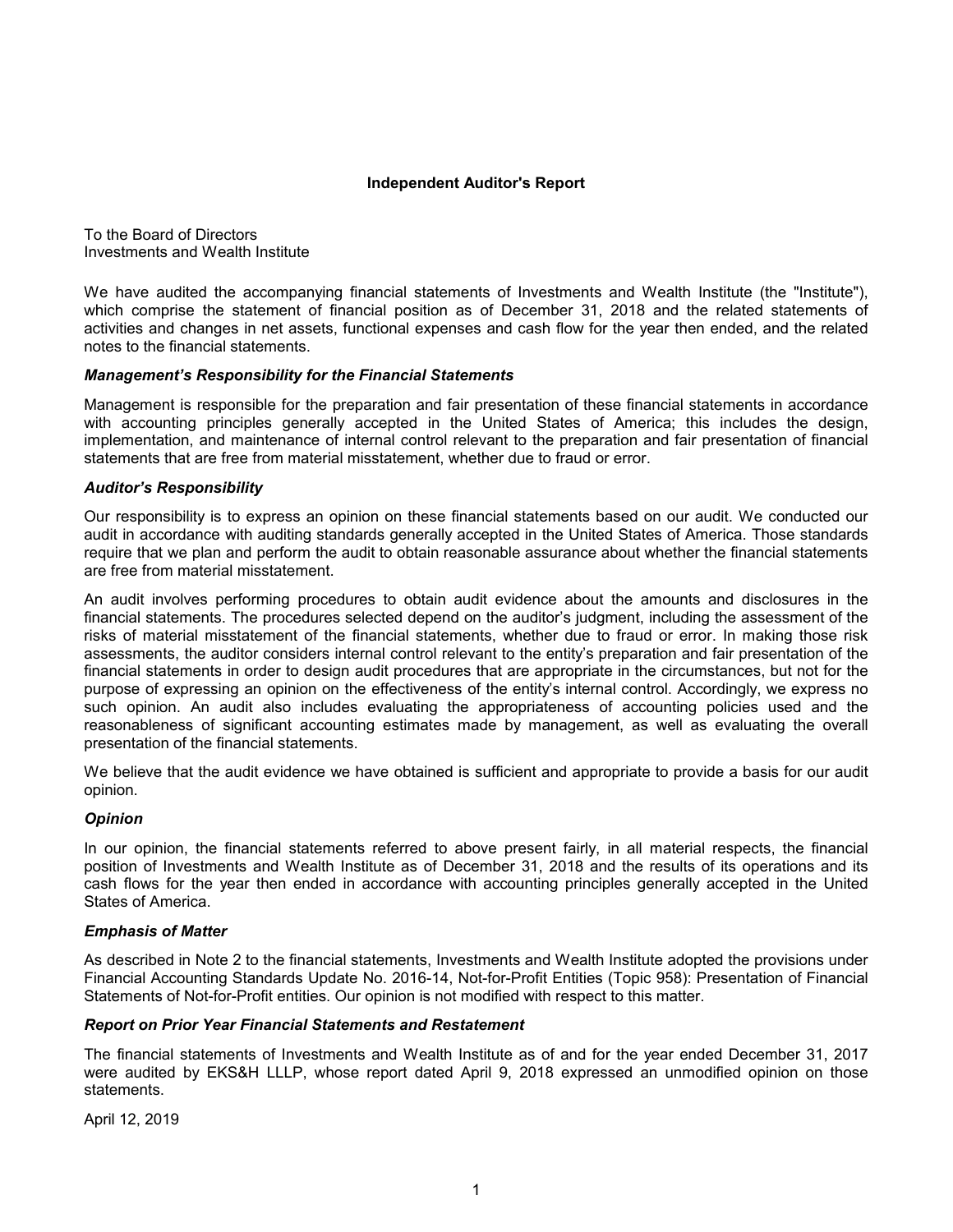# Statements of Financial Position

## **December 31, 2018 and 2017**

|                                                                                                                         |    |                                                | Total |                                           |
|-------------------------------------------------------------------------------------------------------------------------|----|------------------------------------------------|-------|-------------------------------------------|
|                                                                                                                         |    | 2018                                           |       | 2017                                      |
| <b>Assets</b>                                                                                                           |    |                                                |       |                                           |
| <b>Current Assets</b><br>Cash and cash equivalents<br>Accounts receivable<br>Publications inventory<br>Prepaid expenses | \$ | 2,882,101 \$<br>285,345<br>66,542<br>1,262,589 |       | 4,297,694<br>596,873<br>66,049<br>730,863 |
| Total current assets                                                                                                    |    | 4,496,577                                      |       | 5,691,479                                 |
| <b>Investments</b>                                                                                                      |    | 17,669,957                                     |       | 18,627,097                                |
| <b>Development Costs - Net</b>                                                                                          |    | 1,082,761                                      |       | 1,275,060                                 |
| <b>Property and Equipment - Net</b>                                                                                     |    | 164,510                                        |       | 211,362                                   |
| <b>Other Assets</b>                                                                                                     |    | 18,000                                         |       | 18,000                                    |
| <b>Total assets</b>                                                                                                     | S  | 23,431,805 \$                                  |       | 25,822,998                                |
| <b>Liabilities and Net Assets</b>                                                                                       |    |                                                |       |                                           |
| <b>Current Liabilities</b><br>Accounts payable<br><b>Accrued liabilities</b><br>Deferred revenue                        | \$ | 653,589 \$<br>732,255<br>7,480,018             |       | 640,658<br>706,577<br>7,547,587           |
| <b>Total current liabilities</b>                                                                                        |    | 8,865,862                                      |       | 8,894,822                                 |
| <b>Deferred Rent</b>                                                                                                    |    | 129,773                                        |       | 167,582                                   |
| <b>Other Liabilities</b>                                                                                                |    |                                                |       | 167,000                                   |
| <b>Total liabilities</b>                                                                                                |    | 8,995,635                                      |       | 9,229,404                                 |
| Net Assets - Net assets without donor restriction                                                                       |    | 14,436,170                                     |       | 16,593,594                                |
| Total liabilities and net assets                                                                                        |    | 23,431,805                                     | \$.   | 25,822,998                                |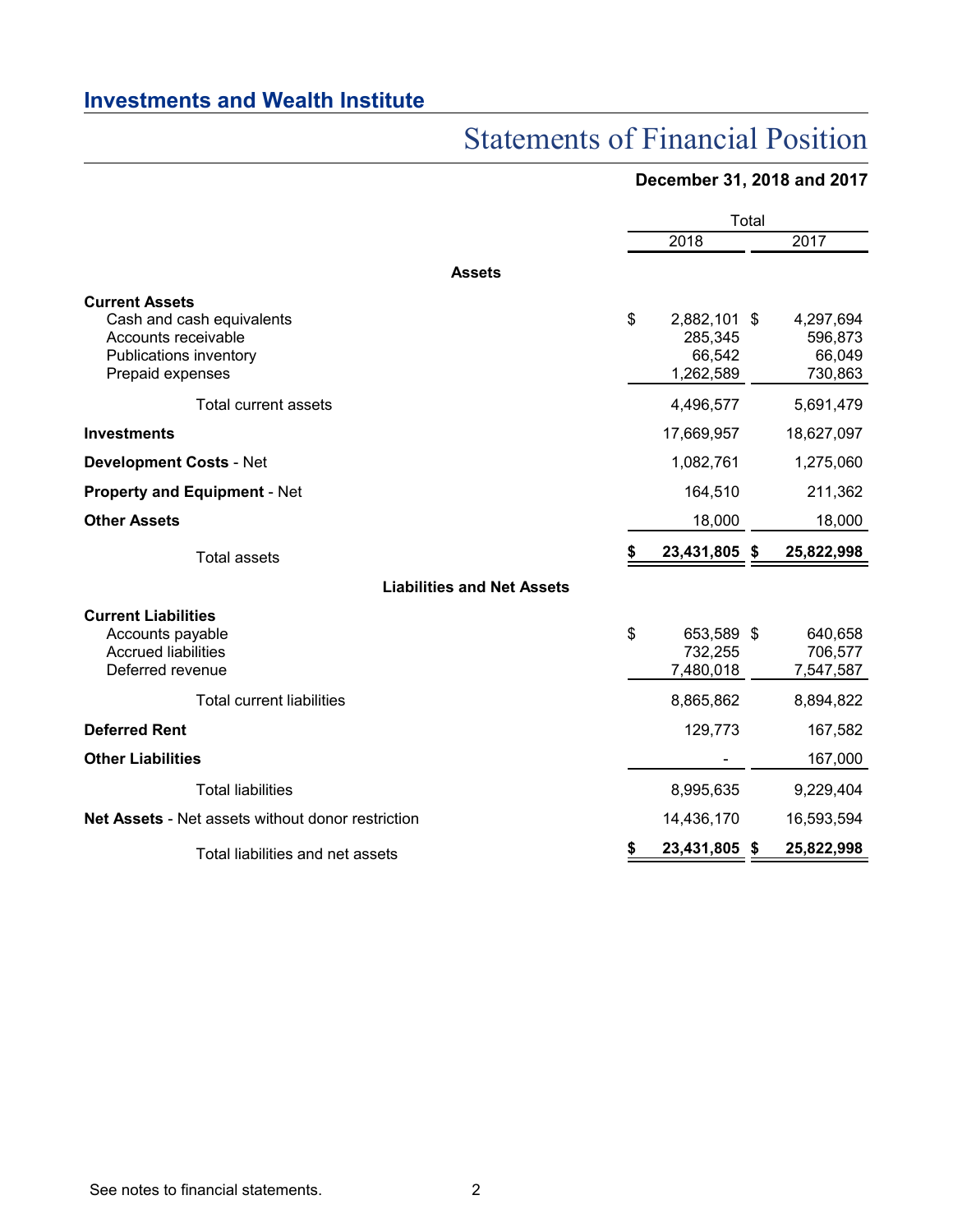# Statements of Activities and Changes in Net Assets

|                                                                                               | <b>ENGLA DUCUNINGI 01, 2010 GNG</b> |              |
|-----------------------------------------------------------------------------------------------|-------------------------------------|--------------|
|                                                                                               | 2018                                | 2017         |
| <b>Changes in Net Assets without Donor Restrictions</b><br>Revenue, gains, and other support: |                                     |              |
| Certification                                                                                 | \$<br>5,355,684 \$                  | 4,718,014    |
| Meetings and conferences                                                                      | 3,806,414                           | 4,262,114    |
| Membership                                                                                    | 3,835,629                           | 3,748,213    |
| Education                                                                                     | 1,112,820                           | 866,350      |
| Total revenue, gains, and other support                                                       | 14,110,547                          | 13,594,691   |
| Expenses:                                                                                     |                                     |              |
| Program services:                                                                             |                                     |              |
| Certification                                                                                 | 4,565,794                           | 3,956,270    |
| Meetings and conferences                                                                      | 4,162,743                           | 4,027,003    |
| Membership                                                                                    | 1,297,849                           | 1,305,233    |
| Education                                                                                     | 811,851                             | 734,892      |
| Total program services                                                                        | 10,838,237                          | 10,023,398   |
| Supporting services:                                                                          |                                     |              |
| Management and general                                                                        | 2,232,135                           | 1,988,529    |
| Membership development                                                                        | 753,720                             | 674,972      |
| International Expansion                                                                       | 372,685                             | 331,113      |
| Brand, Relevance and Growth                                                                   | 1,137,350                           | 1,145,667    |
| Total supporting services                                                                     | 4,495,890                           | 4,140,281    |
| <b>Total expenses</b>                                                                         | 15,334,127                          | 14, 163, 679 |
| Decrease in Net Assets without Donor Restrictions - Before investment                         |                                     |              |
| return                                                                                        | (1,223,580)                         | (568, 988)   |
| <b>Investment return</b>                                                                      | (933, 844)                          | 2,042,504    |
| (Decrease) Increase in Net Assets                                                             | (2, 157, 424)                       | 1,473,516    |
| Net Assets Without Donor Restriction - Beginning of year                                      | 16,593,594                          | 15,120,078   |
| Net Assets Without Donor Restriction - End of year                                            | \$<br>14,436,170 \$                 | 16,593,594   |

## **Years Ended December 31, 2018 and 2017**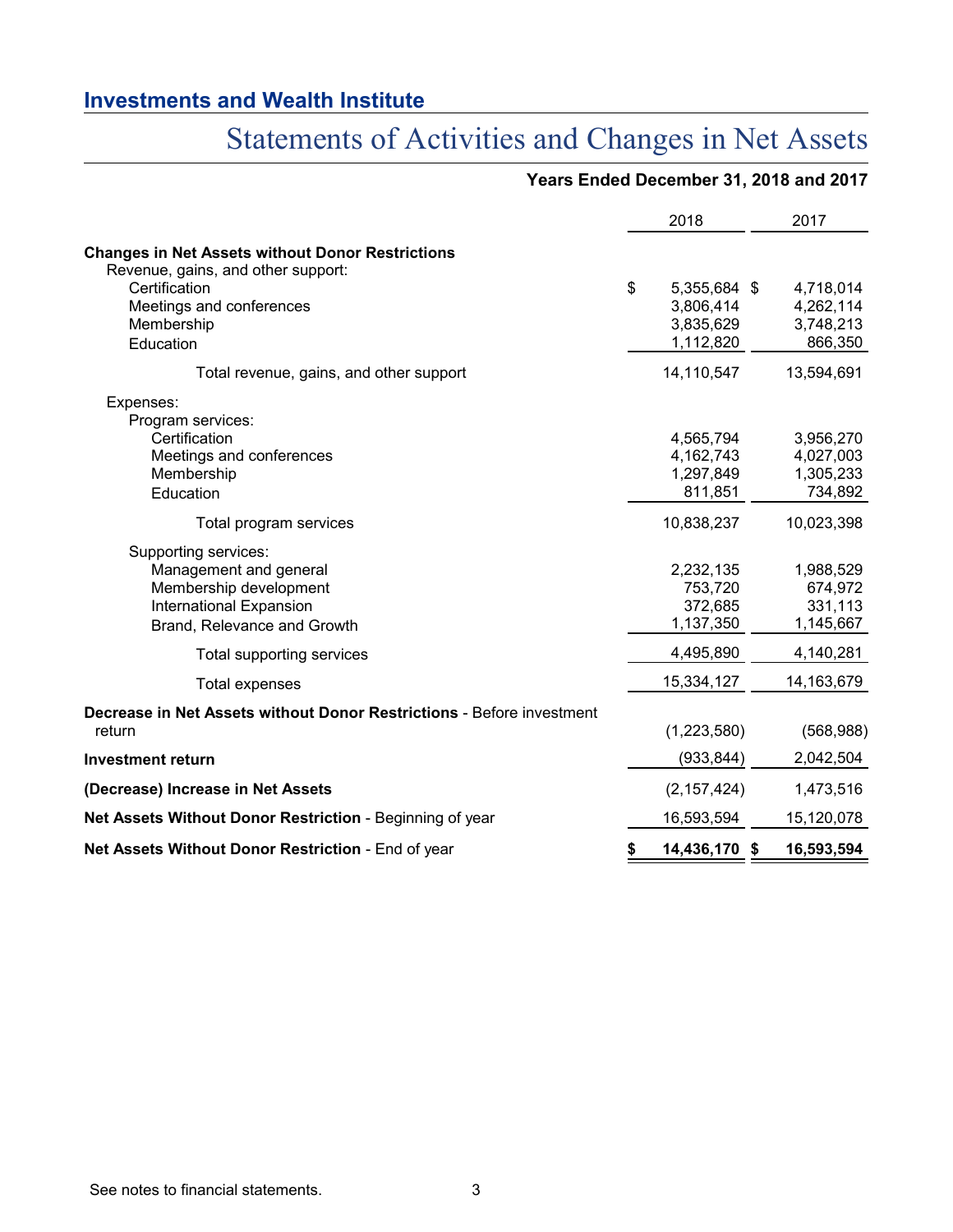Statement of Functional Expenses

## **Year Ended December 31, 2018**

|                                                       |                    |                             | Program Services          |            |               | <b>Support Services</b> |                           |  |                       |  |                            |     |                                   |  |              |    |            |
|-------------------------------------------------------|--------------------|-----------------------------|---------------------------|------------|---------------|-------------------------|---------------------------|--|-----------------------|--|----------------------------|-----|-----------------------------------|--|--------------|----|------------|
|                                                       | Certification      | Meetings and<br>Conferences | Membership<br>Programming | Education  | Total         |                         | Management and<br>General |  | Member<br>Development |  | International<br>Expansion |     | Brand.<br>Relevance and<br>Growth |  | Total        |    | Total      |
| Wages                                                 | \$<br>1.058.814 \$ | 639.484 \$                  | 408,156 \$                | 394.707 \$ | 2,501,161 \$  |                         | 1.087.748 \$              |  | 236.452 \$            |  | 24,655 \$                  |     | 164.599 \$                        |  | 1.513.454 \$ |    | 4,014,615  |
| Benefits and payroll taxes<br>Conference, meeting and | 215.437            | 132,283                     | 122,184                   | 81,966     | 551,870       |                         | 341,188                   |  | 66,593                |  | 7,644                      |     | 30,192                            |  | 445,617      |    | 997,487    |
| travel costs                                          | 605,829            | 2,823,959                   | 43,273                    | 3,207      | 3,476,268     |                         | 181,826                   |  | 137,854               |  | 117,045                    |     | 4,306                             |  | 441,031      |    | 3,917,299  |
| Marketing, promotions and                             |                    |                             |                           |            |               |                         |                           |  |                       |  |                            |     |                                   |  |              |    |            |
| public relations                                      | 85,031             | 187,842                     | 132,397                   | 38,834     | 444.104       |                         | $\overline{\phantom{a}}$  |  | 221,609               |  | 69,657                     |     | 712,975                           |  | 1,004,241    |    | 1,448,345  |
| Professional consulting                               |                    |                             |                           |            |               |                         |                           |  |                       |  |                            |     |                                   |  |              |    |            |
| and outside service<br>agreements                     | 1,804,306          | 113,839                     | 77,173                    | 6,000      | 2,001,318     |                         | 230,921                   |  | 16,500                |  | 129,073                    |     | 173,951                           |  | 550,445      |    | 2,551,763  |
| Telephone                                             | 3,998              | 2,599                       | 2,069                     | 1.425      | 10,091        |                         | 2,414                     |  | 699                   |  |                            |     |                                   |  | 3.113        |    | 13,204     |
| Printing supplies,                                    |                    |                             |                           |            |               |                         |                           |  |                       |  |                            |     |                                   |  |              |    |            |
| textbooks and other                                   | 152,936            | 9,888                       | 20,801                    | 66,336     | 249,961       |                         | 9,186                     |  | 6,645                 |  | $\overline{\phantom{a}}$   |     | 10,072                            |  | 25,903       |    | 275,864    |
| Publication production                                |                    |                             |                           |            |               |                         |                           |  |                       |  |                            |     |                                   |  |              |    |            |
| costs                                                 |                    |                             | 233,472                   |            | 233.472       |                         |                           |  |                       |  |                            |     | $\overline{\phantom{a}}$          |  |              |    | 233,472    |
| Insurance<br>Computer and IT                          | 19,926             | 12,955                      | 10,312                    | 7,102      | 50,295        |                         | 12,035                    |  | 3,485                 |  |                            |     |                                   |  | 15,520       |    | 65,815     |
| expenses                                              | 55,842             | 32,299                      | 36,158                    | 87,126     | 211,425       |                         | 30,004                    |  | 8,690                 |  | 2,000                      |     | 32,344                            |  | 73,038       |    | 284,463    |
| Credit card, bank and                                 |                    |                             |                           |            |               |                         |                           |  |                       |  |                            |     |                                   |  |              |    |            |
| other fees                                            | 100,686            | 65,462                      | 51,062                    | 35,888     | 253,098       |                         | 125,758                   |  | 17,612                |  |                            |     | $\overline{\phantom{a}}$          |  | 143,370      |    | 396,468    |
| Occupancy costs                                       | 3,292              | 2,140                       | 1.704                     | 1.173      | 8,309         |                         | 22,366                    |  | 576                   |  |                            |     | $\sim$                            |  | 22,942       |    | 31,251     |
| Rent                                                  | 118,250            | 76,882                      | 61,193                    | 42,148     | 298,473       |                         | 71,418                    |  | 20,684                |  |                            |     |                                   |  | 92,102       |    | 390,575    |
| Depreciation                                          | 161,258            | 54,321                      | 43,236                    | 29,780     | 288,595       |                         | 50,241                    |  | 14,614                |  |                            |     |                                   |  | 64,855       |    | 353,450    |
| Miscellaneous                                         | 180,189            | 8,790                       | 54,659                    | 16,159     | 259,797       |                         | 67,030                    |  | 1.707                 |  | 22,611                     |     | 8,911                             |  | 100,259      |    | 360,056    |
| <b>Total functional</b>                               |                    |                             |                           |            |               |                         |                           |  |                       |  |                            |     |                                   |  |              |    |            |
| expenses                                              | 4,565,794 \$       | 4, 162, 743 \$              | 1,297,849 \$              | 811,851 \$ | 10,838,237 \$ |                         | 2,232,135 \$              |  | 753,720 \$            |  | 372,685                    | - 5 | 1,137,350 \$                      |  | 4,495,890    | s. | 15,334,127 |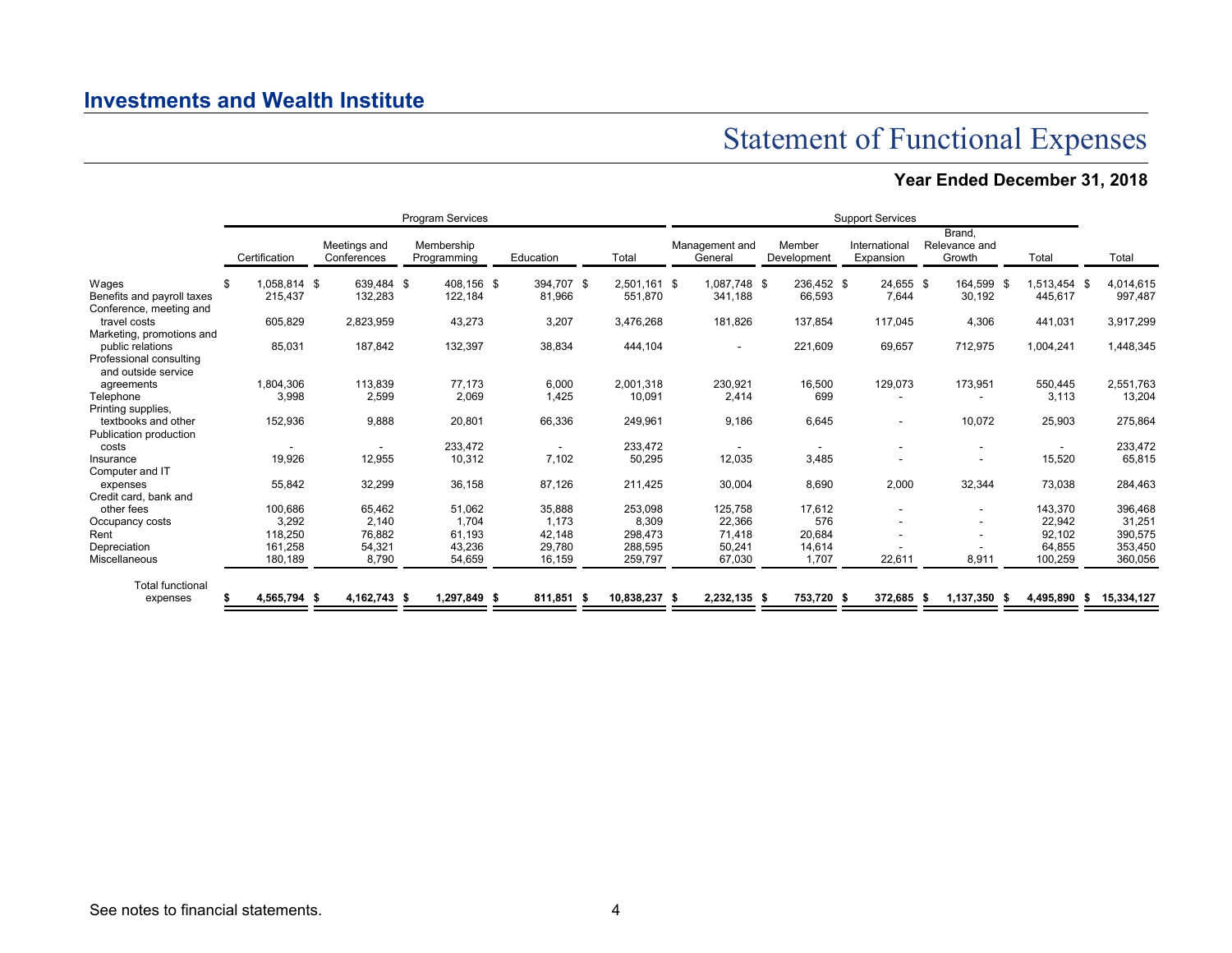## Statement of Cash Flows

## **Years Ended December 31, 2018 and 2017**

|                                                                                                 | 2018                     | 2017          |
|-------------------------------------------------------------------------------------------------|--------------------------|---------------|
| <b>Cash Flows from Operating Activities</b>                                                     |                          |               |
| Change in net assets                                                                            | \$<br>$(2, 157, 424)$ \$ | 1,473,516     |
| Adjustments to reconcile change in net assets to net cash (used in)                             |                          |               |
| provided by operating activities:                                                               |                          |               |
| Depreciation                                                                                    | 55,188                   | 48,215        |
| Amortization                                                                                    | 298,262                  | 141,623       |
| Net unrealized/realized loss (gain) on investments                                              | 1,685,895                | (1, 243, 337) |
| Deferred rent                                                                                   | (37, 809)                | 167,582       |
| Loss on disposal of development costs                                                           | 40,051                   |               |
| Changes in operating assets and liabilities which (used) provided cash<br>and cash equivalents: |                          |               |
| Accounts receivable                                                                             | 311,528                  | (189, 888)    |
| Prepaid expenses                                                                                | (528, 919)               | (123, 769)    |
| Publications inventory and other assets                                                         | (493)                    | 11,161        |
| Accounts payable                                                                                | 12,264                   | (349, 158)    |
| <b>Accrued liabilities</b>                                                                      | 25,678                   | 356,435       |
| Deferred revenue                                                                                | (70, 376)                | 398,573       |
| Net cash (used in) provided by operating activities                                             | (366, 155)               | 690,953       |
| <b>Cash Flows from Investing Activities</b>                                                     |                          |               |
| Purchases of investments                                                                        | (728, 755)               | (772, 489)    |
| Proceeds from sale of investments                                                               |                          | 2,050,000     |
| Purchase of property and equipment                                                              | (8,336)                  | (220, 326)    |
| Acquisition of development costs                                                                | (312, 347)               | (847,262)     |
| Net cash (used in) provided by investing activities                                             | (1,049,438)              | 209,923       |
| Net (Decrease) Increase in Cash and Cash Equivalents                                            | (1,415,593)              | 900,876       |
| Cash and Cash Equivalents - Beginning of year                                                   | 4,297,694                | 3,396,818     |
| Cash and Cash Equivalents - End of year                                                         | \$<br>2,882,101 \$       | 4,297,694     |
| <b>Significant Noncash Transactions</b>                                                         |                          |               |
| Development costs                                                                               | \$                       | \$<br>333,000 |
| Accounts payable                                                                                |                          | 166,333       |
| Other liabilities                                                                               |                          | 167,000       |
|                                                                                                 |                          |               |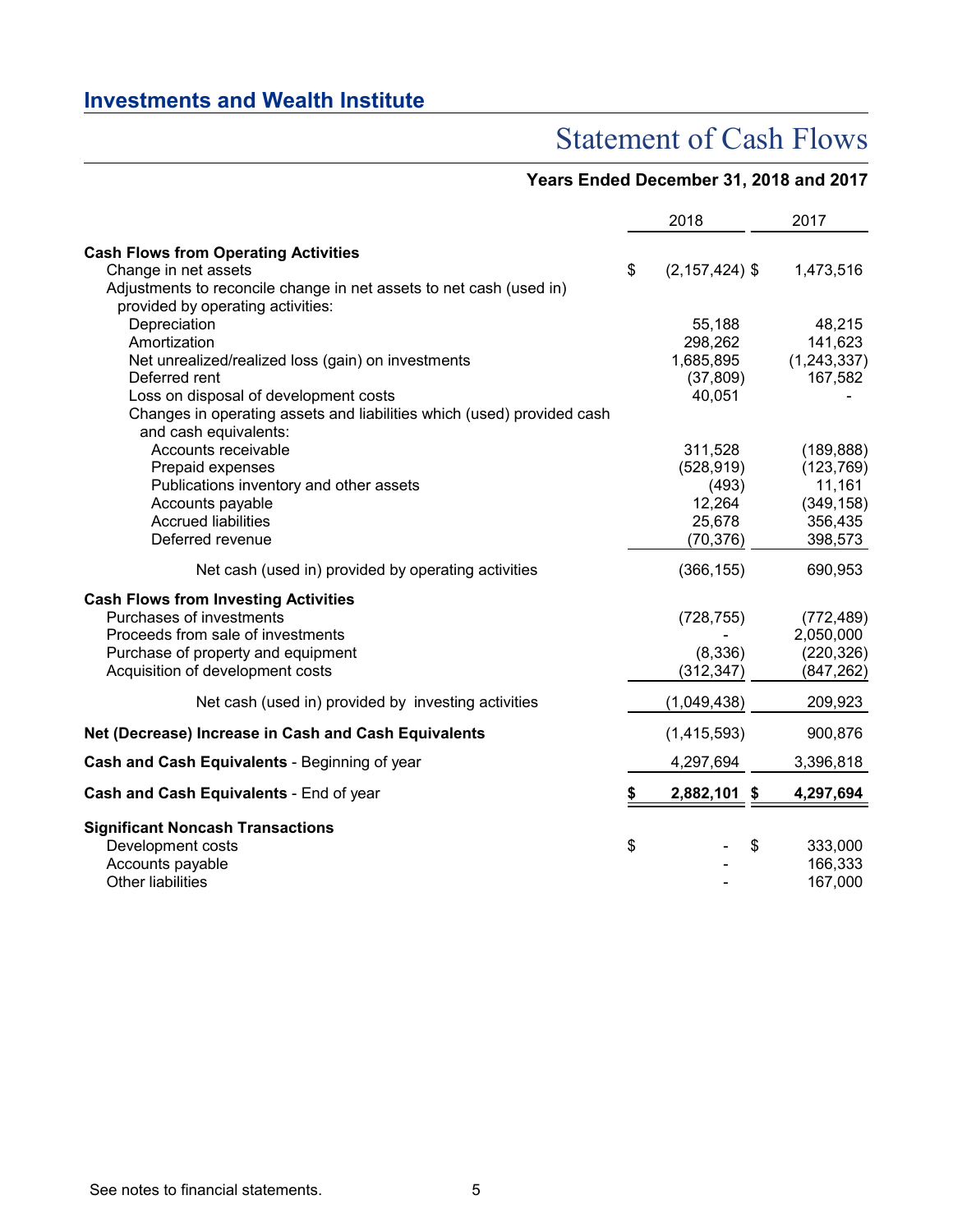### **December 31, 2018 and 2017**

## **Note 1 - Nature of Business**

Investments & Wealth Institute (the "Institute") is a membership organization for investment professionals. The Institute was established in 1985 to deliver premier investment consulting and wealth management credentials and world-class educational offerings. The Institute also provides forums (conferences) for ongoing education and information sharing among its members.

In 2017, the Institute changed its name from Investment Management Consultants Association, Inc. to Investments & Wealth Institute. The Institute is a service mark of Investment Management Consultants Association Inc. dba Investments & Wealth Institute.

The Institute is governed by a volunteer Board of Directors (the "Board") of 13 elected members with a Chair, Vice-Chair, Secretary, and Treasurer. There are also numerous volunteer committees through which membership/designation policies and procedures are discussed and cleared. The Board meets several times a year in person or by teleconference; most of the committees meet by teleconference over the course of the year.

Organizationally, the Institute is a 501(c)(6) membership organization; this means the Institute is a taxexempt organization as authorized by the IRS. In addition to providing membership services and educational conferences to its members, the Institute supports three highly prestigious designations in the investment consulting field: Certified Investment Management Analyst ("CIMA"), Certified Private Wealth Advisor ("CPWA"), and Retirement Management Analyst ("RMA").

## **Note 2 - Significant Accounting Policies**

### *Basis of Accounting*

The accompanying financial statements have been prepared on the accrual basis of accounting and, accordingly, reflect all significant receivables, payables, and other liabilities.

### *Classification of Net Assets*

Net assets of the Institute are classified based on the presence or absence of donor-imposed restrictions.

Net assets without donor restrictions: Net assets that are not subject to donor-imposed restrictions and may be expended for any purpose in performing the primary objectives of the Institute.

Net assets with donor restrictions: Net assets subject to stipulations imposed by donors and grantors. The Institute did not have any donor restricted net assets at December 31, 2018 or 2017.

### *Adoption of New Accounting Pronouncement*

As of December 31, 2018, the Institute adopted Accounting Standards Update No. 2016-14, Not-for-Profit Entities. This standard requires net assets to be classified in two categories, net assets without donor restrictions and net assets with donor restrictions, rather than the three previous classifications. This standard also requires changes in the way certain information is aggregated and reported by the Institute, including disclosures of quantitative and qualitative information about the liquidity and availability of resources and the presentation of expenses by both functional and natural classification. The standard also clarifies the definition of management and general and prohibits certain expenses from being allocated out of management and general. Under the new standard, the Institute has elected to omit the disclosures about liquidity and availability of resources for periods prior to the period of adoption.

### *Cash Equivalents*

The Institute considers all highly liquid investments with an original maturity of three months or less that are not held by investment managers as part of an investment portfolio to be cash equivalents. The Institute continually monitors its position with, and the credit quality of, the financial institutions with which it invests.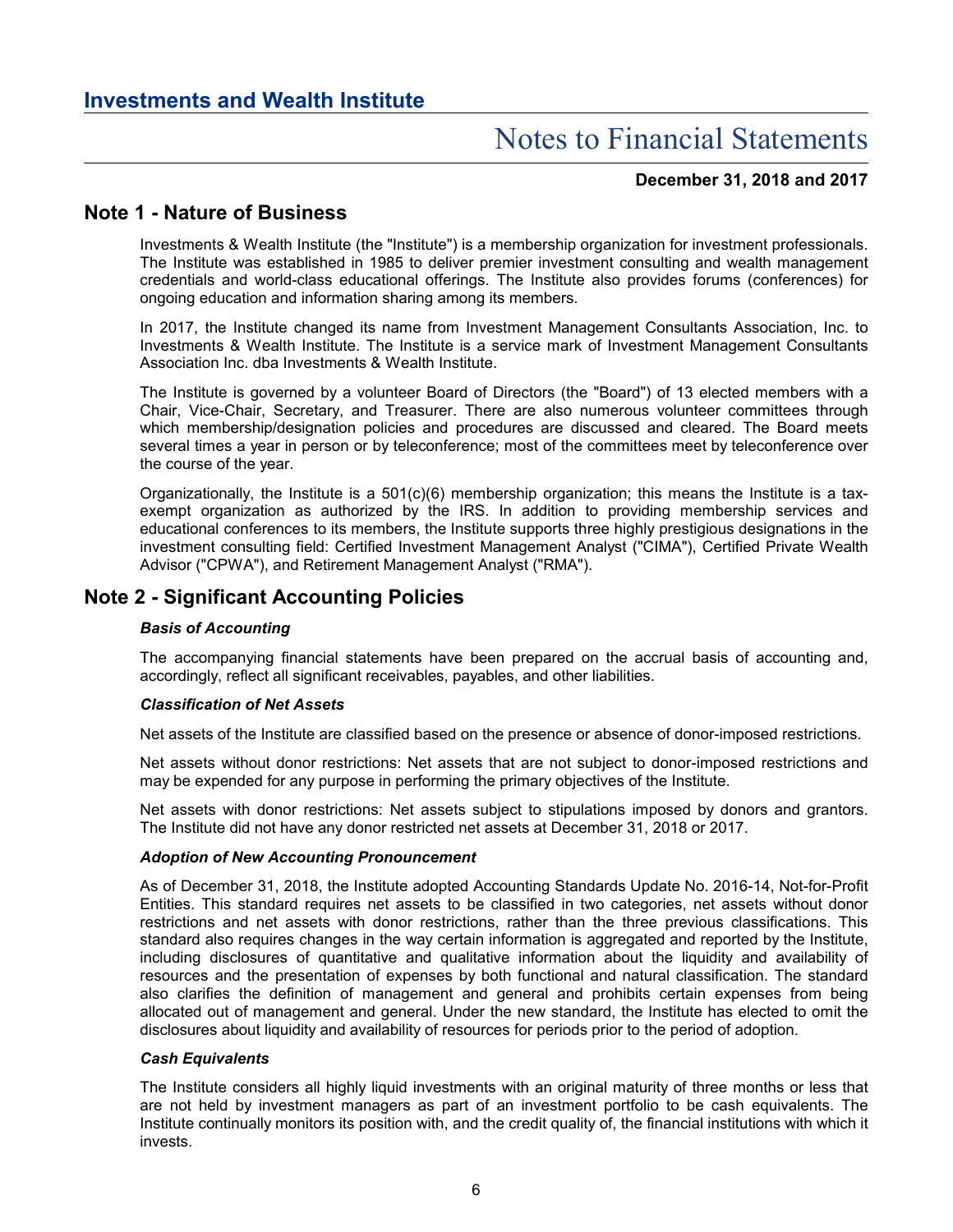**December 31, 2018 and 2017**

## **Note 2 - Significant Accounting Policies (Continued)**

### *Accounts Receivable*

The Institute extends credit to customer for payments for goods and services provided. As of December 31, 2018 and 2017, management has determined that all receivables are collectible.

### *Prepayments*

Prepayments consist mainly of deposits, travel, and other costs associated with the preparation of upcoming programs sponsored by the Institute. Prepayments related to holding the programs are recognized as an expense in the year the program is held.

### *Publications Inventory*

Inventory consists of various books and other publications held for sale or provided as benefits to members. Inventory is stated at cost on a first-in, first-out (FIFO) method.

### *Investments*

The Institute reports investments in equity securities and alternative mutual funds with readily determinable fair values and debt securities at their fair values. Unrealized gains and losses are included in the change in net assets in the accompanying statements of activities as investment return.

### *Development Costs*

The Institute accounts for costs incurred in the development of system software and online education programs as software research and development costs until the preliminary project stage is completed. Direct costs incurred in the development of software are capitalized once the preliminary project stage is completed, management has committed to funding the project, and completion and use of the software for its intended purpose are probable. The Institute ceases capitalization of development costs once the software has been substantially completed and is ready for its intended use. Software development costs are amortized over their estimated useful lives, generally three to four years. Costs associated with upgrades and enhancements that result in additional functionality are capitalized.

### *Property and Equipment*

Property and equipment are recorded at cost. The straight-line method is used for computing depreciation. Assets are depreciated over their estimated useful lives, ranging from three to seven years. The Institute capitalizes property and equipment purchases with a cost in excess of \$1,000 and a useful life of one year or greater. The cost of leasehold improvements is amortized over the lesser of the length of the related leases or the estimated useful lives of the assets.

### *Impairment or Disposal of Long-lived Assets*

The Institute reviews the recoverability of long-lived assets, including buildings, equipment, internal use software, and other intangible assets, when events or changes in circumstances occur that indicate the carrying value of the asset may not be recoverable. The assessment of possible impairment is based on the ability to recover the carrying value of the asset from the expected future pretax cash flows (undiscounted and without interest charges) of the related operations. If these cash flows are less than the carrying value of such asset, an impairment loss is recognized for the difference between estimated fair value and carrying value. The measurement of impairment requires management to make estimates of these cash flows related to long-lived assets, as well as other fair value determinations. There was no impairment at December 31, 2018 and 2017.

### *Deferred Rent*

The Institute has entered into a lease that provides for leasehold improvements. Rent expense is recognized on a straight-line basis over the term of the lease. Deferred rent represents the accumulated difference between rent payments and expense recognized.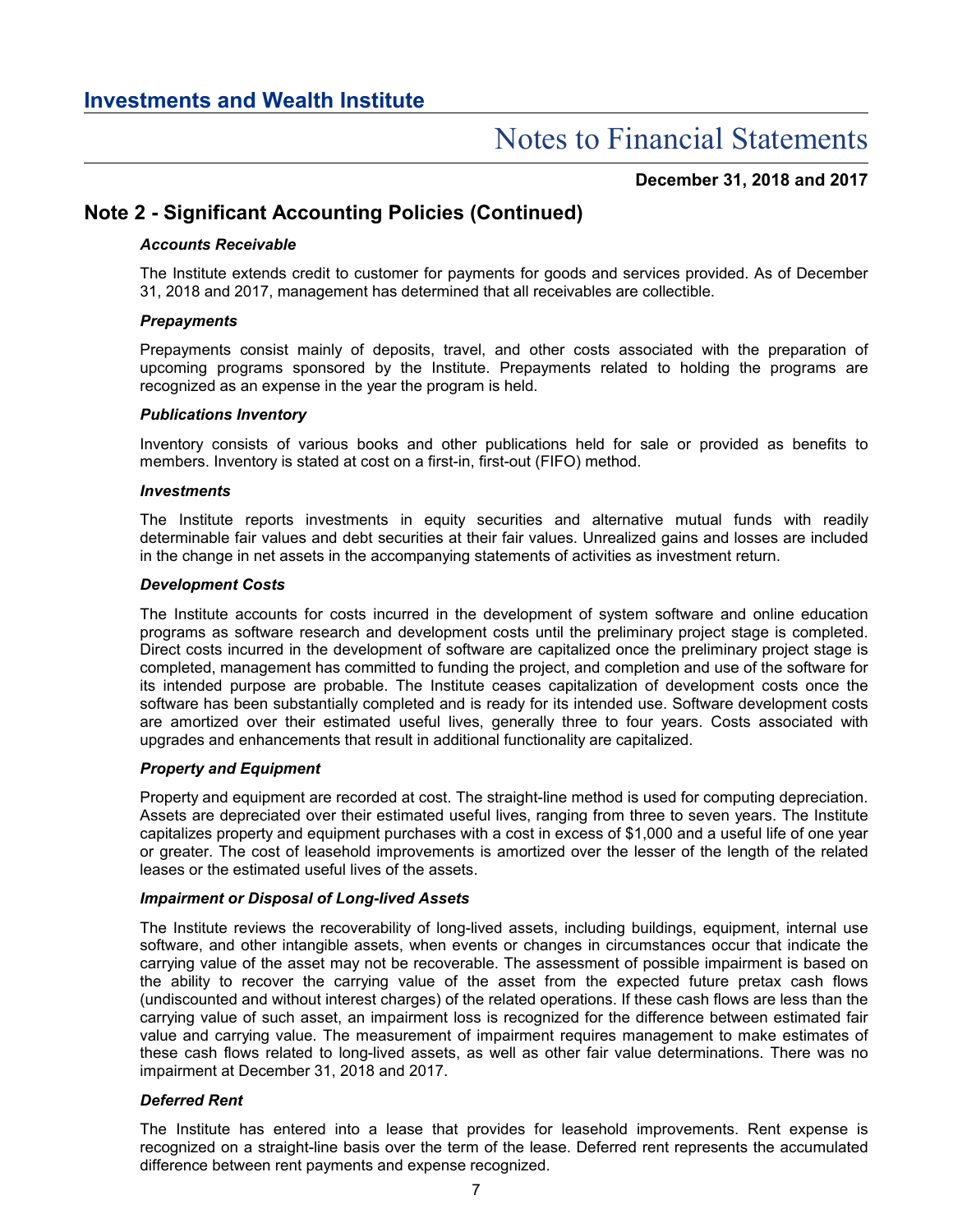**December 31, 2018 and 2017**

## **Note 2 - Significant Accounting Policies (Continued)**

### *Revenue Recognition and Deferred Revenue*

Revenue from membership dues, fees, and services is deferred and recognized as income over the applicable period of service.

### *Advertising Expenses*

Advertising expenses are charged to income during the year in which they are incurred. Advertising expense for the years ended December 31, 2018 and 2017 was \$1,392,001 and \$1,548,603, respectively.

### *Functional Allocation of Expenses*

Expenses incurred directly for a program are charged to such program. Certain costs have been allocated between programs and support services on several bases and estimates. Certain wages and benefits have been allocated based on time and effort. Supplies, depreciation, telephone, internet and IT expenses are allocated based on headcount. Rent is allocated based on square footage. Credit card fees have been allocated based on related revenues.

### *International Expenses*

The Board approved a multi-year \$500,000 international strategy plan to penetrate the global marketplace with emphasis in Canada and Australia and build out the infrastructure to support a global market. During the years ended December 31, 2018 and 2017, total international expense was \$372,685 and \$331,113, respectively.

### *Branding, Relevance, and Growth Plan*

A three-year \$3,466,000 branding, relevance, and growth plan was approved in 2017. The plan is comprised of creative strategy, segmentation strategy, a communication strategy, upgraded staffing support and infrastructure, and naming research. During the year ended December 31, 2018 and 2017, expenses incurred under this plan were \$1,137,350 and \$1,145,667, respectively.

### *Income Taxes*

The Institute is a not-for-profit corporation and is exempt from tax under the provisions of Internal Revenue Code Section 501(c)(6). Accounting principles generally accepted in the United States of America require management to evaluate tax positions taken by the Institute and recognize a tax liability if the Institute has taken an uncertain position that more likely than not would not be sustained upon examination by the IRS or other applicable taxing authorities. Management has analyzed the tax positions taken by the Institute, and has concluded that as of December 31, 2018 and 2017, there are no uncertain positions taken or expected to be taken that would require recognition of a liability or disclosure in the financial statements.

If incurred, interest and penalties associated with tax positions are recorded in the period assessed as general and administrative expense. No interest or penalties have been assessed as of December 31, 2018 or 2017.

### *Use of Estimates*

The preparation of financial statements in conformity with generally accepted accounting principles requires management to make estimates and assumptions that affect the reported amounts of assets and liabilities and disclosure of contingent assets and liabilities at the date of the financial statements and the reported amounts of revenue and expenses during the reporting period. Actual results could differ from those estimates.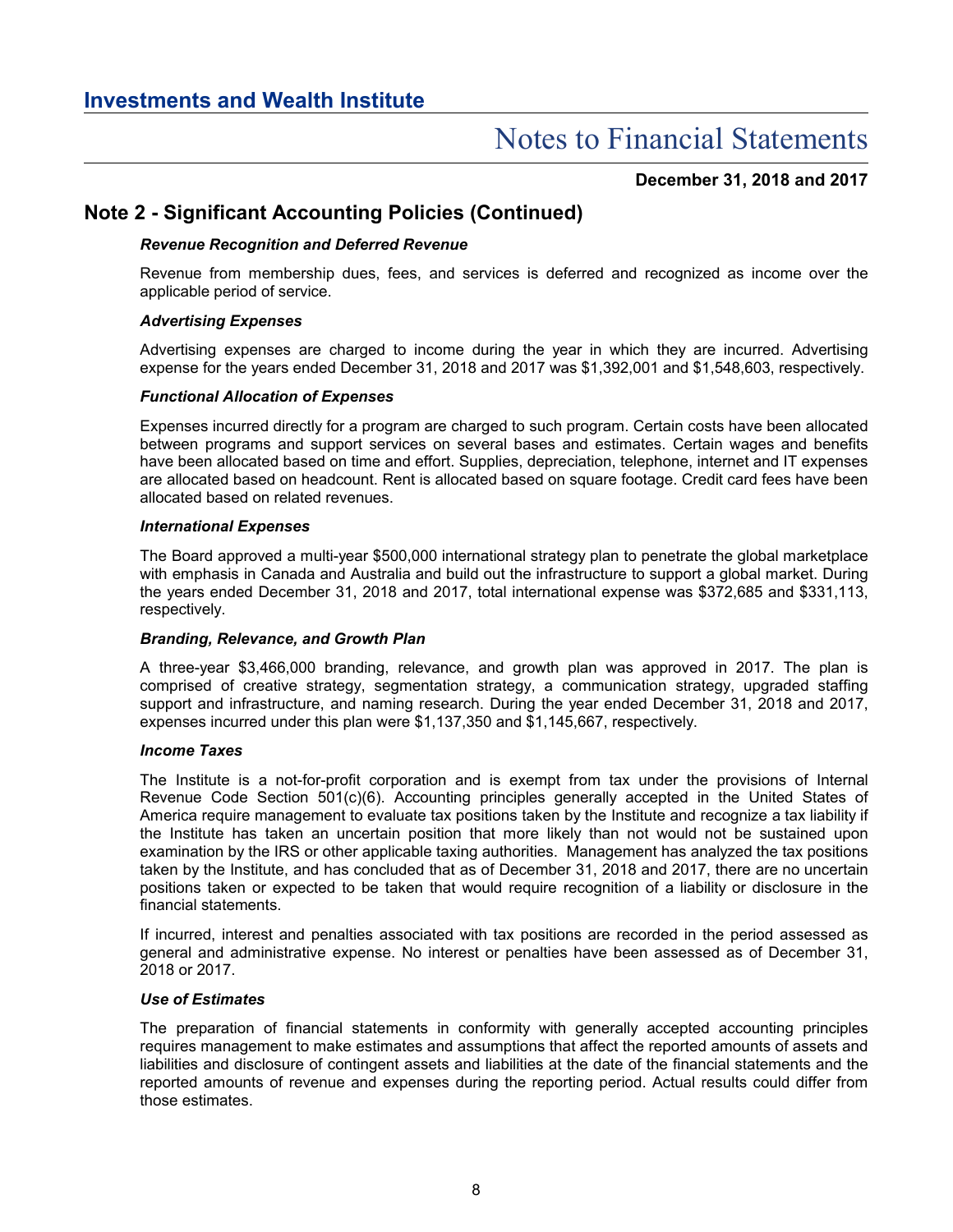**December 31, 2018 and 2017**

## **Note 2 - Significant Accounting Policies (Continued)**

### *Credit Risk*

Financial instruments that potentially subject the Institute to concentrations of credit risk consist principally of cash and investments. The Institute places its cash and investment accounts with creditworthy, highquality financial institutions. Although the market value of investments is subject to fluctuations on a yearto-year basis, management believes that the investment policy is prudent for the long-term welfare of the Institute.

### *Upcoming Accounting Pronouncements*

In May 2014, the Financial Accounting Standards Board (FASB) issued Accounting Standards Update (ASU) No. 2014-09, *Revenue from Contracts with Customers (Topic 606)*, which will supersede the current revenue recognition requirements in Topic 605, *Revenue Recognition*. The ASU is based on the principle that revenue is recognized to depict the transfer of goods or services to customers in an amount that reflects the consideration to which the entity expects to be entitled in exchange for those goods or services. The ASU also requires additional disclosure about the nature, amount, timing, and uncertainty of revenue and cash flows arising from customer contracts, including significant judgments and changes in judgments and assets recognized from costs incurred to obtain or fulfill a contract. The new guidance will be effective for the Institute's year ending December 31, 2019. The ASU permits application of the new revenue recognition guidance to be applied using one of two retrospective application methods. The Institute plans to apply the standard using the modified retrospective method. The Institute has evaluated the impact of the standard on the financial statements and has determined it will not have a significant impact.

The Financial Accounting Standards Board (FASB) issued ASU 2016-02, *Leases*, which will supersede the current lease requirements in ASC 840. The ASU requires lessees to recognize a right-to-use asset and related lease liability for all leases, with a limited exception for short-term leases. Leases will be classified as either finance or operating, with the classification affecting the pattern of expense recognition in the statement of operations. Currently, leases are classified as either capital or operating, with only capital leases recognized on the balance sheet. The reporting of lease-related expenses in the statements of operations and cash flows will be generally consistent with the current guidance. The new lease guidance will be effective for the Institute's year ending December 31, 2020 and will be applied using a modified retrospective transition method to the beginning of the earliest period presented. The Institute is currently evaluating the impact this standard will have on the financial statements related to the operating leases currently disclosed in Note 9.

### *Subsequent Events*

The financial statements and related disclosures include evaluation of events up through and including April 12, 2019, which is the date the financial statements were available to be issued.

## **Note 3 - Liquidity and Availability of Resources**

The Organization has \$20,552,058 of financial assets available within 1 year of the statement of financial position date to meet cash needs for general expenditure consisting of cash of \$2,882,101 and investments of \$17,669,957, which can be liquidated immediately upon Board approval. None of the financial assets are subject to donor or other contractual restrictions that make them unavailable for general expenditure within one year of the statement of financial position date. The Organization has a goal to maintain financial assets, which consist of cash and short-term investments, on hand to meet 60 days of normal operating expenses, which are, on average approximately \$2,534,000. The Organization has a policy to structure its financial assets to be available as its general expenditures, liabilities, and other obligations come due. In addition, as part of its liquidity management, the Organization invests cash in excess of daily requirements in various short-term investments, including certificate of deposits and shortterm treasury investments.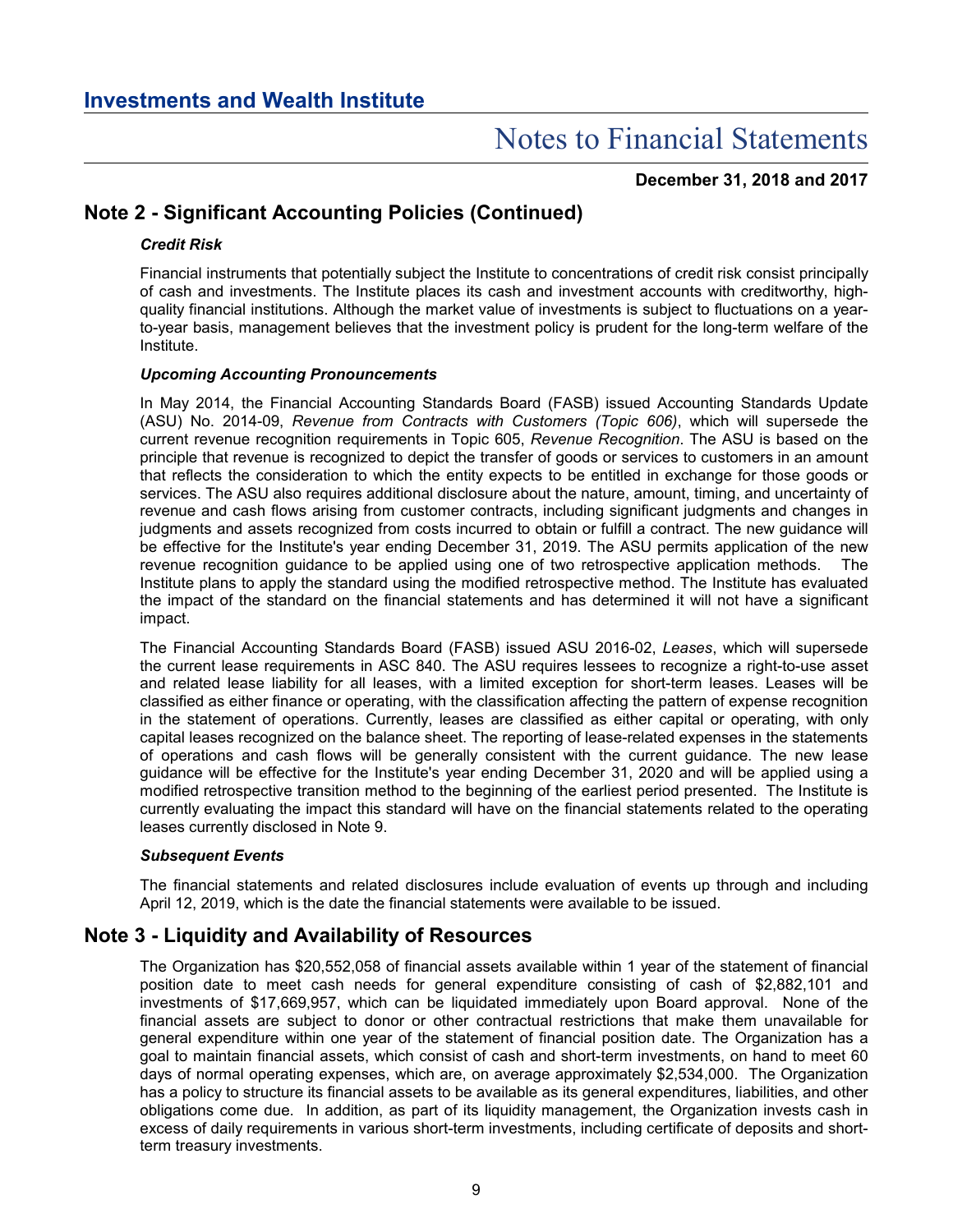### **December 31, 2018 and 2017**

## **Note 4 - Business Combinations**

On September 12, 2017, the Institute entered into an agreement to purchase the Retirement Management Analyst program ("RMA"). The primary reason for the acquisition was to allow the Institute to provide an advanced educational certificate program in retirement management to its members. The Institute expects to increase future revenues through current and future RMA program offerings, by obtaining additional new members and increasing its offerings to existing members. The purchase price for the assets is \$633,000 and will be paid in three payments; the first payment in the amount of \$300,000 to be paid on September 12, 2017, \$166,000 to be paid on or before September 4, 2018, and \$167,000 to be paid on or before September 3, 2019. As of December 31, 2017, future payments of \$333,000 are included in accounts payable and other liabilities in the statement of financial position. A remaining liability of \$167,000 is included in accounts payable in the statement of financial position as of December 31, 2018.

The following table summarizes the amounts of the assets recognized at the acquisition date:

| Content<br>Customer relationships | 523,000<br>110.000 |
|-----------------------------------|--------------------|
|                                   | 633,000            |

The Institute also entered into a royalty and consulting agreement with the founder and creator of RMA ("Creator"). In exchange for certain consulting services, as defined in the agreement, the Institute will pay the Creator royalties as a percentage of certain future RMA revenues. Royalties will be earned for the period between January 1, 2018 and December 31, 2020 and will be paid quarterly to the Creator, starting on April 15, 2018. The agreement expires on December 31, 2020 and can be cancelled at any time by written agreement by the Creator and the Institute. Royalties paid during the year ended December 31, 2018 were approximately \$22,000.

### **Note 5 - Fair Value Measurements**

Accounting standards require certain assets be reported at fair value in the financial statements and provide a framework for establishing that fair value. The framework for determining fair value is based on a hierarchy that prioritizes the inputs and valuation techniques used to measure fair value. Level 1 inputs are quoted prices in active markets for identical assets; Level 2 inputs are significant other observable inputs; Level 3 inputs are significant unobservable inputs.

In determining fair value, the Institute utilizes valuation techniques that maximize the use of observable inputs and minimize the use of unobservable inputs to the extent possible, as well as considers counterparty credit risk in its assessment of fair value. These classifications (Levels 1, 2, and 3) are intended to reflect the observability of inputs used in the valuation of investments and are not necessarily an indication of risk or liquidity.

Following is a description of the valuation methodology used for assets measured at fair value:

*Mutual funds*: Valued at the closing price reported on the active market on which the individual securitites are traded.

*Debt securities*: Value is based on prices currently available on comparable securities.

There have been no changes to the valuation methodology during the years ended December 31, 2018 and 2017.

The Insitute has the following fair value measurements as of December 31, 2018 and 2017.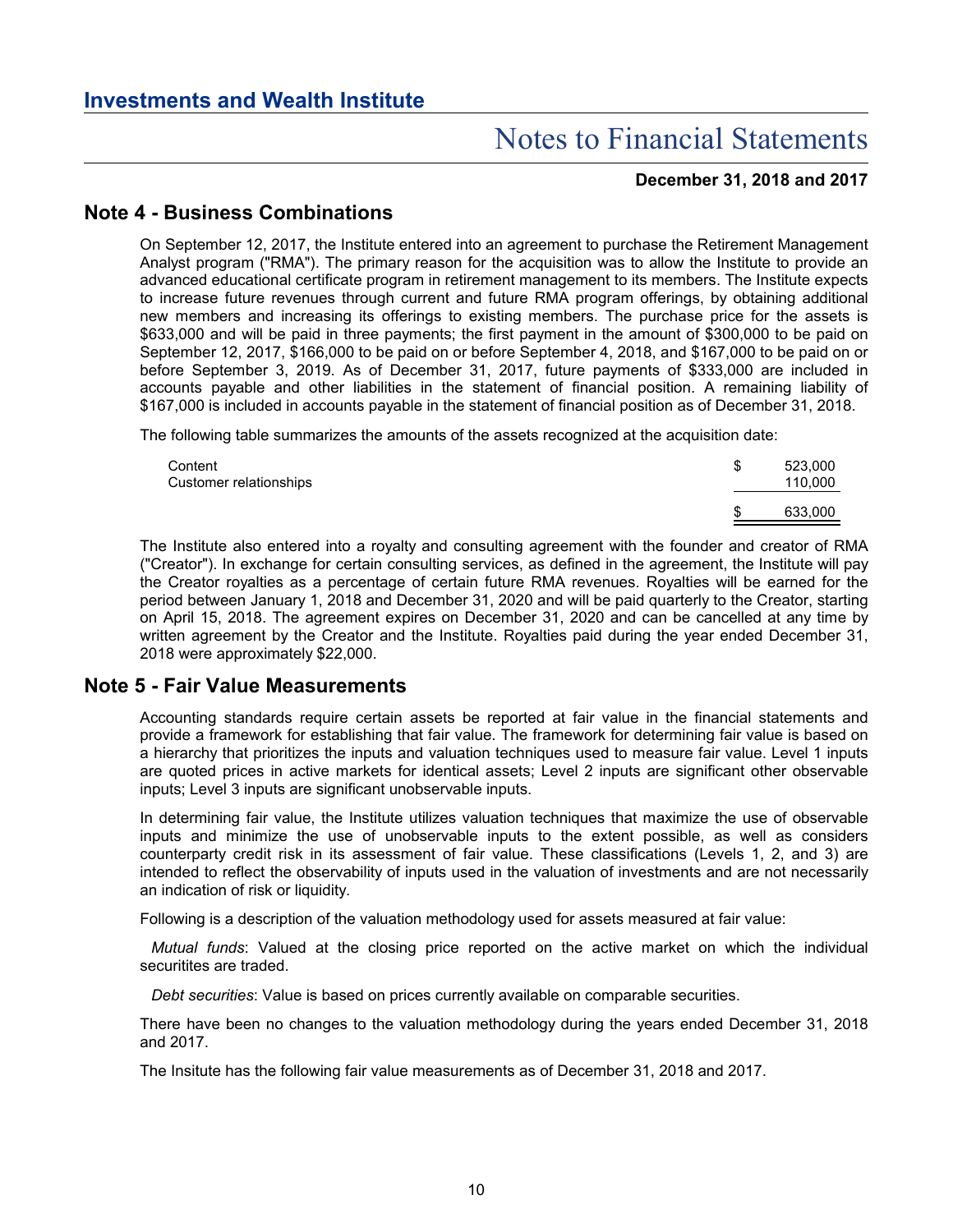### **December 31, 2018 and 2017**

## **Note 5 - Fair Value Measurements (Continued)**

|                                                                                                                                                                                  |                                                                                   |                                                                | Assets Measured at Fair Value on a Recurring Basis at<br>December 31, 2018 |                                                    |                                                                                |
|----------------------------------------------------------------------------------------------------------------------------------------------------------------------------------|-----------------------------------------------------------------------------------|----------------------------------------------------------------|----------------------------------------------------------------------------|----------------------------------------------------|--------------------------------------------------------------------------------|
|                                                                                                                                                                                  | Quoted Prices in<br><b>Active Markets</b><br>for Identical<br>Assets<br>(Level 1) |                                                                | <b>Significant Other</b><br>Observable<br>Inputs<br>(Level 2)              | Significant<br>Unobservable<br>Inputs<br>(Level 3) | Balance at<br>December 31,<br>2018                                             |
| Fixed income mutual funds<br>Debt securities<br>Domestic equity mutual funds<br>Foreign equity mutual funds<br>Absolute return mutual funds<br>Tangible/alternative mutual funds | \$                                                                                | 3,355,104 \$<br>3,098,894<br>4,408,850<br>1,594,674<br>634,960 | 4.471.829                                                                  | \$                                                 | \$<br>3,355,104<br>4.471.829<br>3,098,894<br>4.408.850<br>1,594,674<br>634,960 |
| Total                                                                                                                                                                            |                                                                                   | 13,092,482 \$                                                  | 4,471,829 \$                                                               |                                                    | 17,564,311                                                                     |

Assets Measured at Fair Value on a Recurring Basis at December 31, 2017

|                                              | Quoted Prices in<br><b>Active Markets</b><br>for Identical<br>Assets<br>(Level 1) | Significant Other<br>Observable<br>Inputs<br>(Level 2) | Significant<br>Unobservable<br>Inputs<br>(Level 3) | Balance at<br>December 31,<br>2017 |
|----------------------------------------------|-----------------------------------------------------------------------------------|--------------------------------------------------------|----------------------------------------------------|------------------------------------|
| Fixed income mutual funds<br>Debt securities | \$<br>2,708,984 \$                                                                | 4.443.134                                              | \$                                                 | \$<br>2.708.984<br>4,443,134       |
| Domestic equity mutual funds                 | 5,086,362                                                                         |                                                        |                                                    | 5,086,362                          |
| Foreign equity mutual funds                  | 3,238,563                                                                         |                                                        |                                                    | 3,238,563                          |
| Absolute return mutual funds                 | 1,671,687                                                                         |                                                        |                                                    | 1,671,687                          |
| Tangible/alternitive mutual funds            | 1,404,014                                                                         |                                                        |                                                    | 1,404,014                          |
| Total                                        | 14,109,610                                                                        | 4.443.134 \$                                           |                                                    | 18,552,744                         |

Cash and cash equivalents in the amount of \$105,646 and \$74,353 as of December 31, 2018 and 2017, respectively, are included in investments but are not subject to fair value reporting and, therefore, are not included in the table above.

Investment return in the statements of activities consists of the following:

|                                                                                |   | 2018                                   | 2017                               |
|--------------------------------------------------------------------------------|---|----------------------------------------|------------------------------------|
| Dividends and Interest<br>Net realized (losses) gains<br>Net unrealized losses | S | 752.051 \$<br>(20, 687)<br>(1,665,208) | 799.167<br>1,395,447<br>(152, 110) |
| Total                                                                          | S | $(933.844)$ \$                         | 2,042,504                          |

## **Note 6 - Property and Equipment**

Property and equipment are summarized as follows: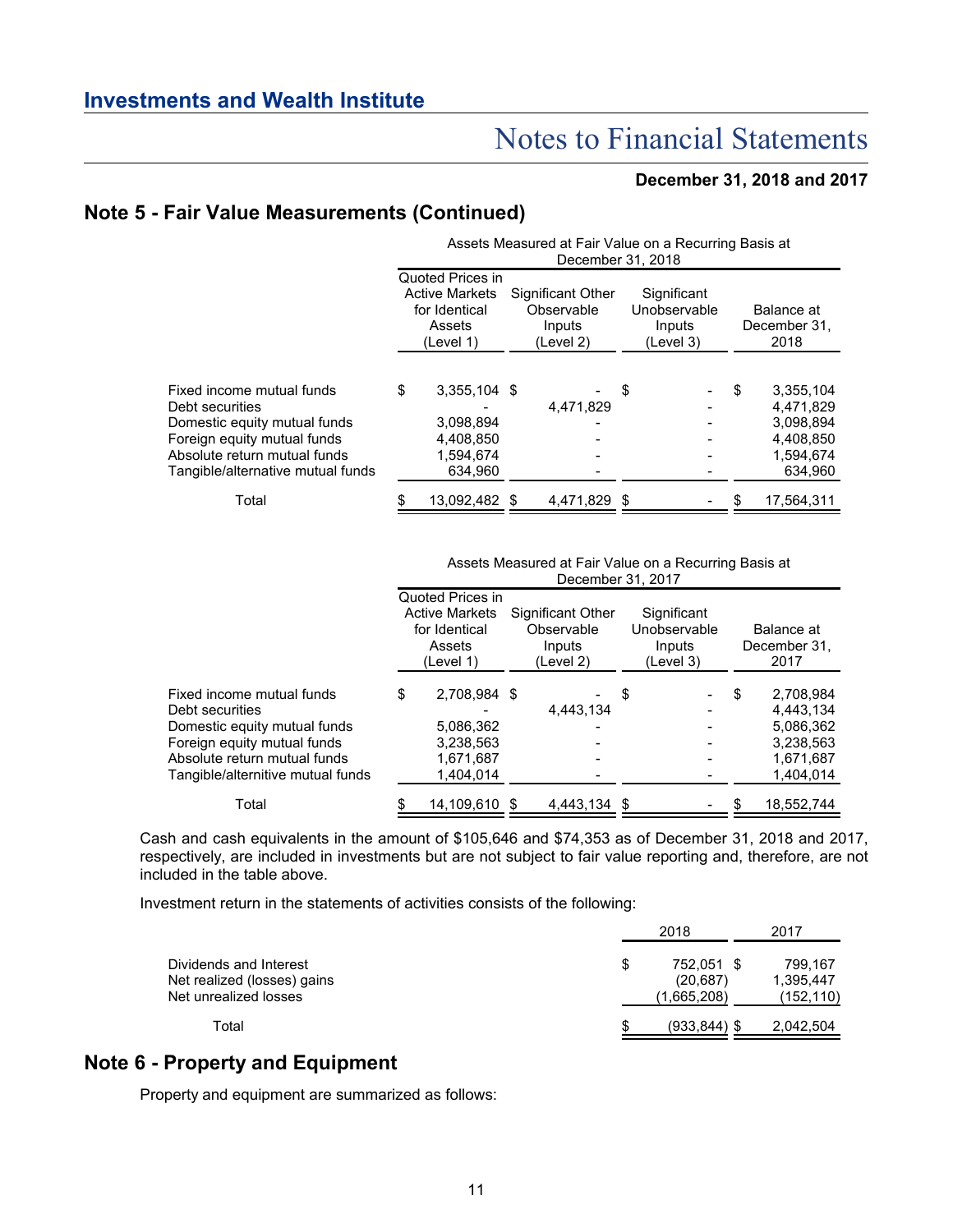## Notes to Financial Statements

### **December 31, 2018 and 2017**

## **Note 6 - Property and Equipment (Continued)**

|                                                 | 2018                                   | 2017                          |
|-------------------------------------------------|----------------------------------------|-------------------------------|
| Equipment<br>Software<br>Leasehold improvements | \$<br>505,527 \$<br>141,686<br>307,316 | 502,948<br>141,686<br>301,560 |
|                                                 | 954,529                                | 946.194                       |
| Less accumulated depreciation                   | 790,019                                | 734,832                       |
| Total                                           | \$<br>164,510 \$                       | 211,362                       |

## **Note 7 - Development costs**

Development costs of the Institute at December 31, 2018 and 2017 are summarized as follows:

|                                                  | 2018 |                 | 2017        |  |
|--------------------------------------------------|------|-----------------|-------------|--|
|                                                  |      |                 |             |  |
| Software development                             | \$   | 1,054,182 \$    | 1,020,382   |  |
| <b>RMA</b>                                       |      | 654,933         | 640,933     |  |
| Website/data manager                             |      | 462,481         | 432,354     |  |
| Online education                                 |      | 368,356         | 355,244     |  |
| <b>CPWA</b>                                      |      | 293,766         | 278,841     |  |
| Resource development center                      |      | 120,250         | 120,250     |  |
| Applied behavioral finance development           |      | 43,869          | 43,869      |  |
| <b>IHOP</b> development                          |      | 20,100          | 20,100      |  |
| Less accumulated amortization                    |      | (1,935,176)     | (1,636,913) |  |
| Total                                            |      | 1,082,761 \$    | 1,275,060   |  |
| <b>Note 8 - Deferred Revenue</b>                 |      |                 |             |  |
| The following is the detail of deferred revenue: |      |                 |             |  |
|                                                  |      | 2018            | 2017        |  |
| Deferred revenue membership dues income          | \$   | 2,874,509 \$    | 2,717,614   |  |
| CPWA income                                      |      | 2,043,625       | 1,812,535   |  |
| Conference registration                          |      | 1,108,075       | 1,701,280   |  |
| Recertification                                  |      | 1,298,655       | 1,123,451   |  |
| Other                                            |      | 152,347         | 192,707     |  |
| Total                                            | P    | 7,477,211<br>S. | 7,547,587   |  |

## **Note 9 - Operating Leases**

The Institute is obligated under operating leases primarily for office space and equipment, expiring at various dates through 2022. The leases require the Institute to pay taxes, insurance, utilities, and maintenance costs. Total rent expense under these leases was \$406,383 and \$367,469 for 2018 and 2017, respectively.

Future minimum annual commitments under these operating leases are as follows: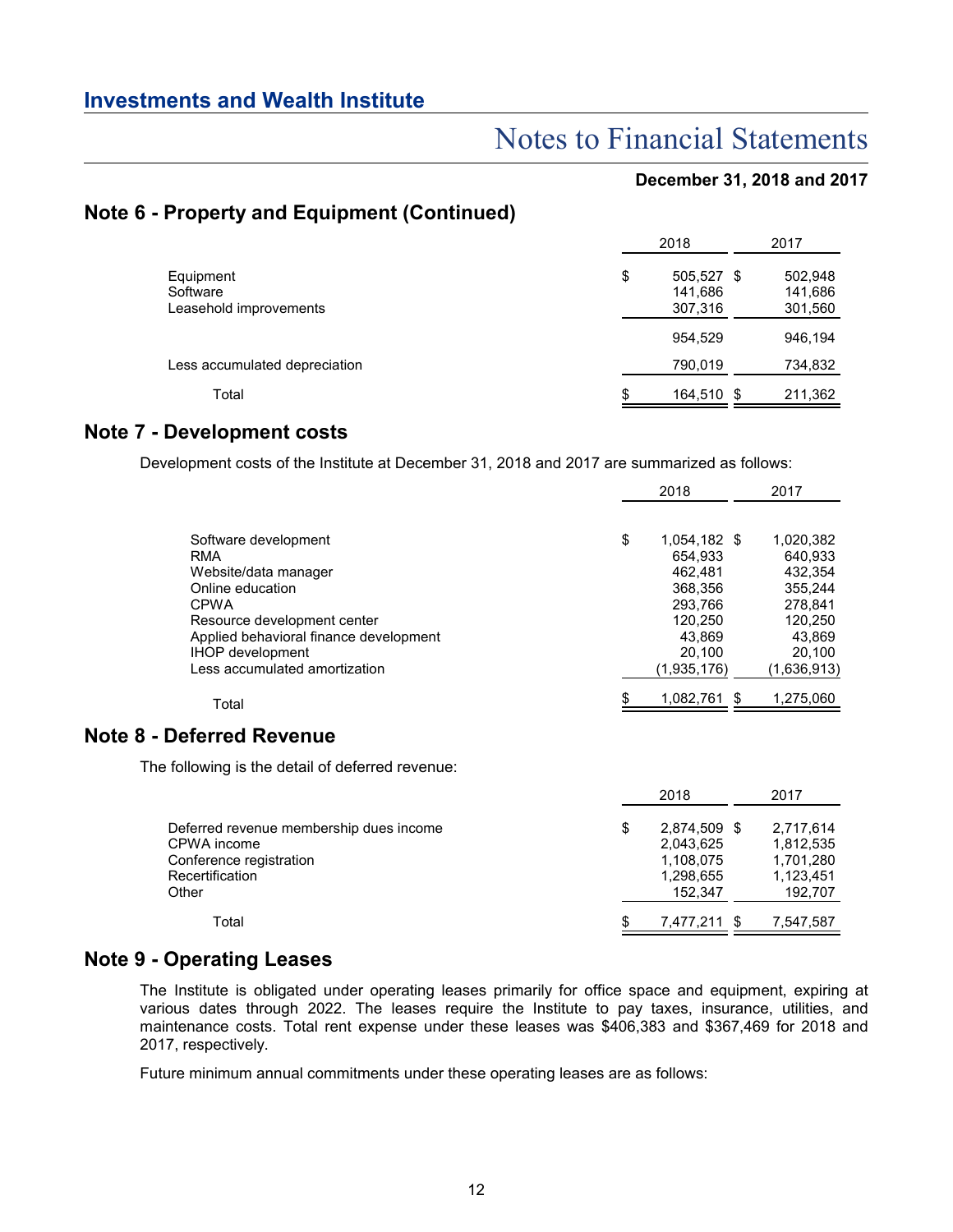### **December 31, 2018 and 2017**

## **Note 9 - Operating Leases (Continued)**

| <b>Years Ending</b><br>December 31 | Amount                                        |
|------------------------------------|-----------------------------------------------|
| 2019<br>2020<br>2021<br>2022       | \$<br>371,735<br>373,582<br>371,965<br>61,879 |
| Total                              | \$<br>1,179,161                               |

## **Note 10 - Commitments on Conference Contracts**

The Institute has entered into contracts with facilities and vendors for classes and conferences to be held at various times through 2022. As part of the contracts, the Institute has guaranteed a certain level of rooms and food and beverage revenue for the vendors/facilities. The amounts are subject to cancellation policies with each party. The anticipated costs associated with the future events are approximately \$2,391,000 and \$3,484,000 at December 31, 2018 and 2017, respectively.

## **Note 11 - Retirement Plans**

### *Profit Sharing Plan*

The Institute sponsors a Profit Sharing Retirement Plan (the "Plan"), under Section 401 of the IRC for all full-time and part-time employees who work over 1,000 hours in any given year and are 21 years of age after 90 days of employment. The plan is non-discretionary and the Institute contributes on a yearly basis as defined in the Plan document. Employees vest on a five-year graded vesting schedule in employer nondiscretionary contributions. Contributions to the plan totaled \$135,198 and \$130,603 for the years ended December 31, 2018 and 2017, respectively.

### *401(k) and Safe Harbor Plans*

The Institute sponsors a retirement savings plan that allows employees to make contributions by salary reduction pursuant to Section 401(k) of the IRC. Employees are eligible for matching contributions up to 3% once they meet the eligibility requirements. Employees vest on a five-year graded vesting scheduled in matching contributions. The Institute also regularly contributes 3% of the employees' eligible compensation under the Safe Harbor provision of the retirement savings plan. Upon eligibility, employees are immediately vested under this provision of the retirement savings plan. Total contributions to both plans totaled \$196,526 and \$185,906 for the years ended December 31, 2018 and 2017, respectively.

### *Cash Balance Defined Benefit Plan*

As of January 1, 2017, the Institute formed a non-contributory defined cash balance benefit plan (the "noncontributory plan") covering all employees who have attained the age of 21 and have completed three months of service. The Institute will make contributions to the non-contributory plan based on either a percentage of compensation or other fixed amounts as defined in the plan document. Under the noncontributory plan, employees are guaranteed a 5% annual investment return on contributions made to the non-contributory plan.

As of December 31, 2018, the projected benefit obligation was approximately \$244,000. Total plan assets as of December 31, 2018 were approximately \$112,000, resulting in a net funded liability of approximately \$132,000. As of December 31, 2018 the Institute accrued a contribution payable to the non-contributory plan of \$140,000 which is included in accrued liabilities. The projected benefit obligation at December 31, 2018 was calculated using assumptions including a long-term rate of return and discount rates of 5%.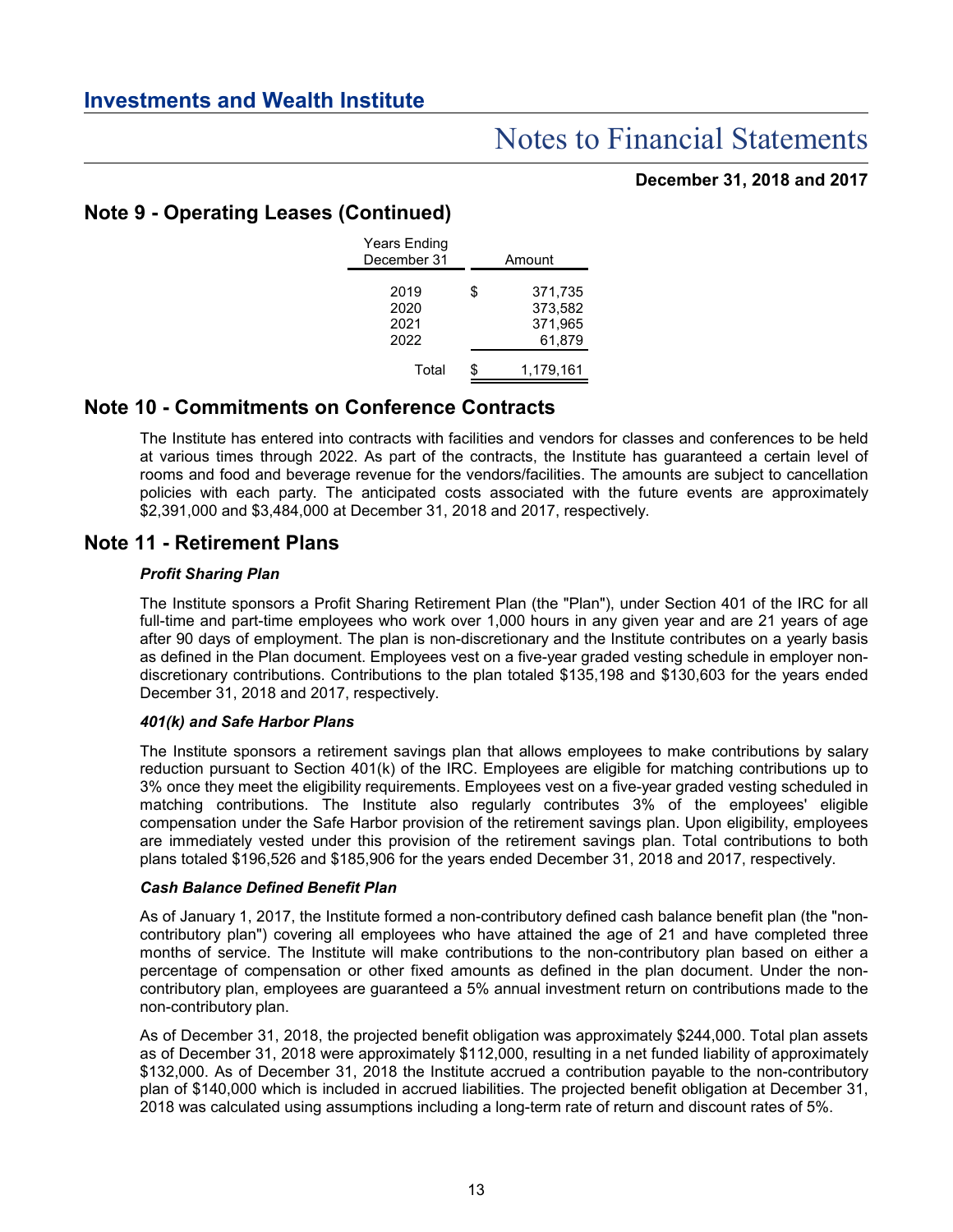### **December 31, 2018 and 2017**

## **Note 11 - Retirement Plans (Continued)**

As of December 31, 2017, the projected benefit obligation was approximately \$117,000. There were no plan assets as of December 31, 2017. As of December 31, 2017 the Institute accrued a contribution to the non-contributory plan of \$117,000, which is included in accrued liabilities. The projected benefit obligation at December 31, 2017 was calculated using assumptions including a long-term rate of return and discount rates of 5%.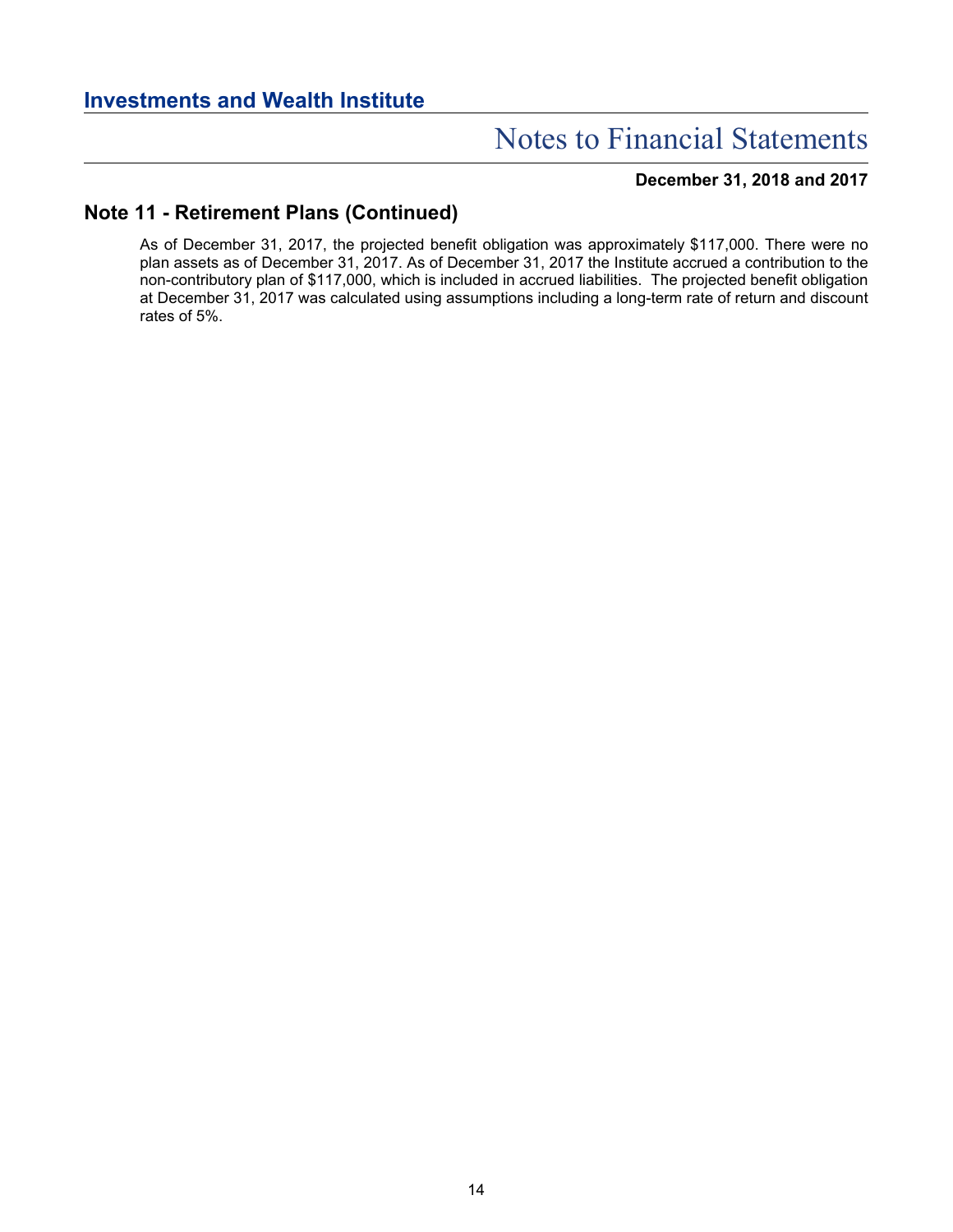#### **Independent Auditor's Report on Schedule of Revenues and Expenses - Budget to Actual**

To the Board of Directors Investments and Wealth Institute

We have audited the financial statements of Investments and Wealth Institute as of and for the year ended December 31, 2018 and have issued our report thereon dated April 12, 2019, which contained an unmodified opinion on those financial statements. Our audit was performed for the purpose of forming an opinion on the 2018 financial statements as a whole. The schedule of revenues and expenses - budget to actual is presented for the purpose of additional analysis and is not a required part of the financial statements. Such information is the responsibility of management and was derived from, and relates directly to, the underlying accounting and other records used to prepare the 2018 financial statements. Except for the portion marked "unaudited", the information has been subjected to the auditing procedures applied in the audit of the 2018 financial statements and certain additional procedures, including comparing and reconciling such information directly to the underlying accounting and other records used to prepare the financial statements or to the financial statements themselves, and other additional procedures in accordance with auditing standards generally accepted in the United States of America. In our opinion, the information is fairly stated in all material respects in relation to the 2018 financial statements as a whole.

#### **Report on Prior Year Supplemental Info**

The supplemental schedule of revenues and expenses-budget to acutal as of December 31, 2017 except for the portion marked "unaudited", was audited by EKSH, LLLP whose report dated April 9, 2018 expressed an unmodified opinion on that schedule.

April 12, 2019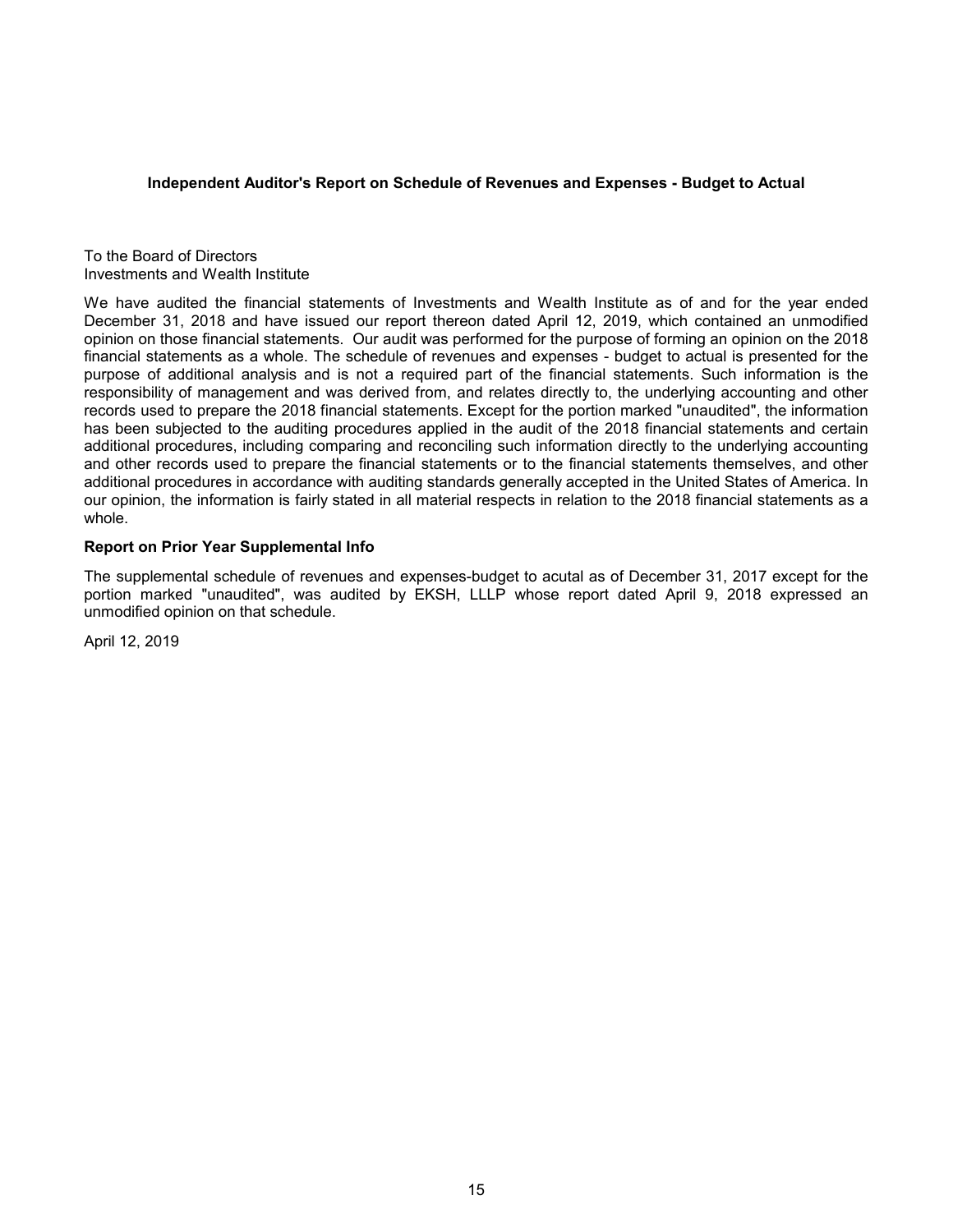# Schedule of Revenue and Expenses - Budget to Actual

## **Year Ended December 31, 2018**

|                                                                                                                                 | Actual |                                                     |  | <b>Budget</b><br>(Unaudited)                      |  | Variance                                        |  |
|---------------------------------------------------------------------------------------------------------------------------------|--------|-----------------------------------------------------|--|---------------------------------------------------|--|-------------------------------------------------|--|
| Revenue, gains, and other support<br>Certification<br>Meetings and conferences<br>Membership<br>Education                       | \$     | 5,355,684 \$<br>3,806,414<br>3,835,629<br>1,112,820 |  | 5,203,120 \$<br>4,214,569<br>3,784,111<br>977,372 |  | 152,564<br>(408, 155)<br>51,518<br>135,448      |  |
| Total revenues, gains and other support                                                                                         |        | 14,110,547                                          |  | 14,179,172                                        |  | (68, 625)                                       |  |
| <b>Expenses</b><br>Program services:                                                                                            |        |                                                     |  |                                                   |  |                                                 |  |
| Certification<br>Meetings and conferences<br>Membership<br>Education                                                            |        | 4,565,794<br>4,162,743<br>1,297,849<br>811,851      |  | 4,348,003<br>4,183,188<br>1,490,386<br>830,622    |  | 217,791<br>(20, 445)<br>(192, 537)<br>(18, 771) |  |
| Total program services                                                                                                          |        | 10,838,237                                          |  | 10,852,199                                        |  | (13,962)                                        |  |
| Support services:<br>Management and general<br>Membership development<br>International expansion<br>Brand, relevance and growth |        | 2,232,135<br>753,720<br>372,685<br>1,137,350        |  | 2,394,891<br>757,089<br>363,094<br>1,230,180      |  | (162, 756)<br>(3,369)<br>9,591<br>(92, 830)     |  |
| Total support services                                                                                                          |        | 4,495,890                                           |  | 4,745,254                                         |  | (249,364)                                       |  |
| Total expenses                                                                                                                  |        | 15,334,127                                          |  | 15,597,453                                        |  | (263, 326)                                      |  |
| Decrease in Net Assets - Before investment return                                                                               |        | (1,223,580)                                         |  | (1,418,281)                                       |  | 194,701                                         |  |
| <b>Investment Return</b>                                                                                                        |        | (933,844)                                           |  | 246,000                                           |  | (1, 179, 844)                                   |  |
| <b>Change in Net Assets</b>                                                                                                     |        | $(2, 157, 424)$ \$                                  |  | $(1, 172, 281)$ \$                                |  | (985,143)                                       |  |